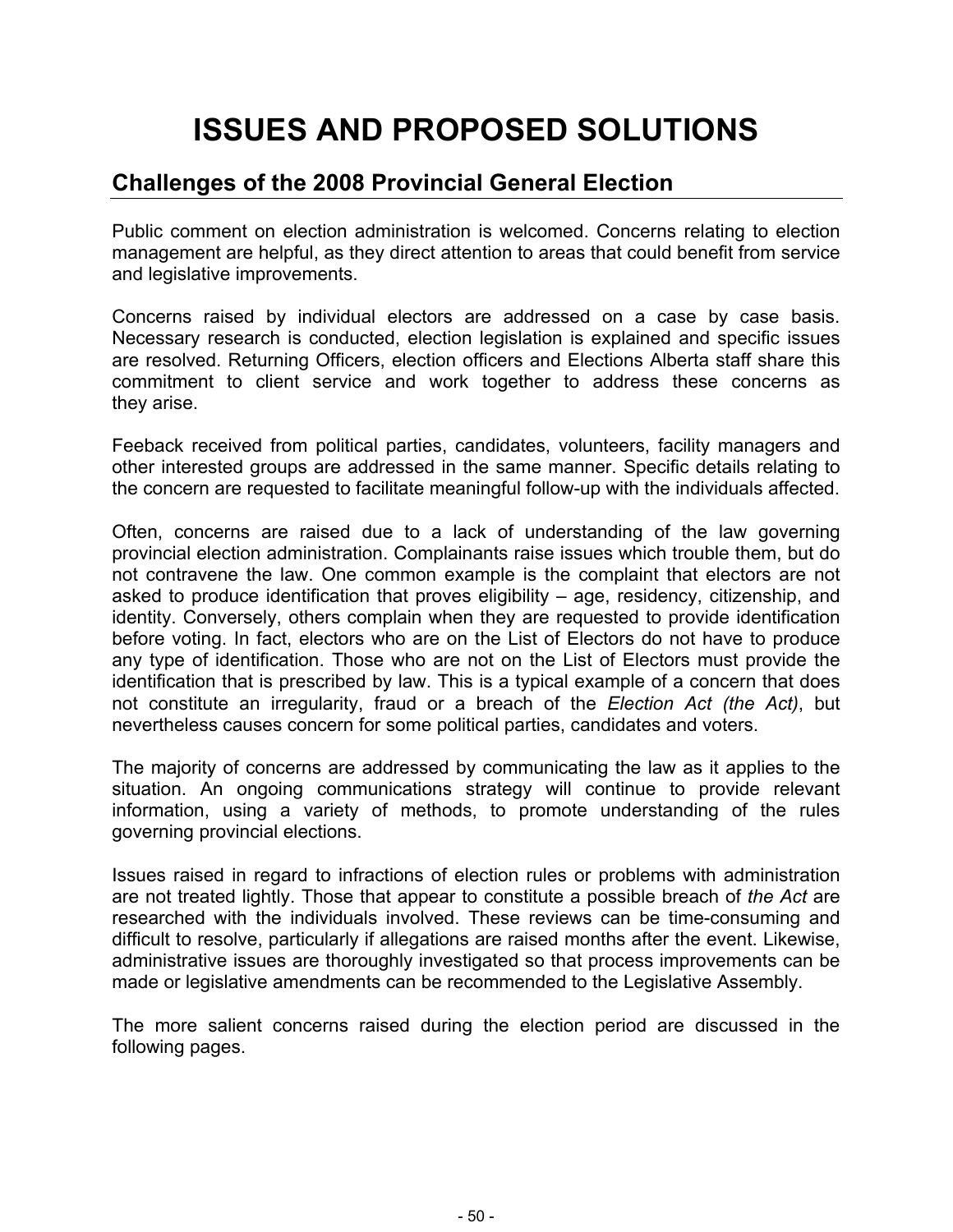# *1. Process of Returning Officers' Appointments*

The Returning Officers who manage enumerations and elections are currently appointed by Order in Council. The fairness of this process was questioned, as was the ability of Returning Officers to fulfil their responsibilities in a non-partisan manner. Because they are the most visible election officers during an election, it is essential that they are perceived by voters, candidates and the political parties to represent an electoral system that is fair and impartial. Their independence in both fact and perception helps to assure the public of the integrity of election administration within the province.

It is important to note that concerns focused on the process of appointments; not on the performance of Returning Officers. There has been no fact-based suggestion of Returning Officers engaging in partisan activities during their terms of appointment.

By legislation, Returning Officer appointments may occur two years following a general election and are terminated four months following a general election. The timeliness of appointments is essential to the effective orientation, training, preparation and, where necessary, replacement of Returning Officers. For the 2008 general election, Returning Officers could have been appointed as early as November 2006. Although numerous requests were made for the timely appointment of Returning Officers during 2006 and 2007, the first appointments were made on December 19, 2007. The balance were appointed in the period from January 23, 2008 to February 4, 2008; from just over a week prior to the election call up to the day of the election call. By contrast, Returning Officers responsible for the conduct of the 2004 election were appointed thirteen months prior to polling day.

The late appointment of Returning Officers made it difficult for the effective completion of pre-election activities such as the map and List of Electors review, target enumeration planning and management, selection of office staff, location of office space, identification of potential polling places and identification of sources for staff recruitment.

Returning Officers are to be commended for the work they did considering the complexity of their job, the short time frame of the election period and the lateness of their appointments.

# *Proposed solutions:*

Authorize the Chief Electoral Officer to hire Returning Officers through an open, merit-based competitive process, in sufficient time for preparation and conduct of activities mandated by the *Election Act*. Establishment of a fixed election date will also allow for more timely preparation and planning.

Recommendations for legislative amendments to the Returning Officer appointment process and election date selection, made in 2006, appear on pages 63 and 67, respectively.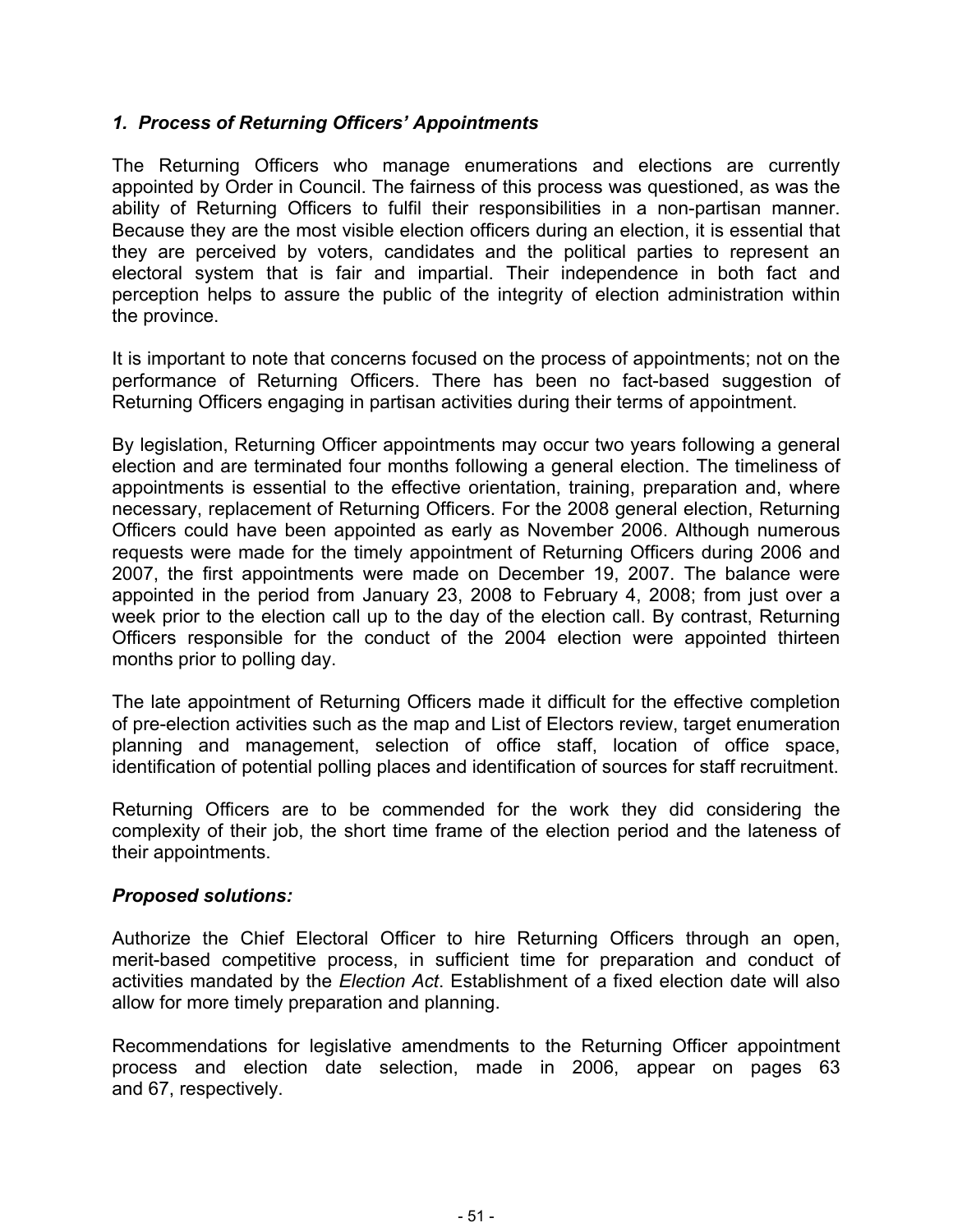# *2. Lists of Electors*

The process for maintaining and updating the database used to produce Lists of Electors was described earlier in this Report, in the "Development of the Lists of Electors" section.

Two of the main challenges in producing accurate, complete and current Lists of Electors for 2.3 million electors stem from the difficulty of matching updates to elector records with existing elector records, and assigning addresses to correct polling subdivisions. These challenges increase when electors do not provide complete information.

The short time available for the review and revision of polling subdivision maps, and corresponding Lists of Electors, was a factor in the currency of the Lists of Electors. Had additional time been available to allow input from all Returning Officers to be incorporated and validated, additional updates and improvements to Lists of Electors could have been captured.

The incomplete target enumeration was another factor. Target enumeration of a minimum of 25% of the elector population was planned for September 2007. Without Returning Officers, this could not occur. The date for target enumeration to begin was rescheduled to February 1, 2008 once Returning Officers' appointments were made. The election was called on February 4, 2008 and Elections Alberta is not made privy to the date of the election in advance of its call. Had sufficient time been available to enumerate all areas of new growth and high mobility across the province, a significant volume of additional updates would have appeared.

One quality measurement may be derived from the number of Election Day additions that were required. A total of 257,176 electors, of the 953,777 who cast ballots, were added to the List of Electors on polling day, resulting in a swear-in rate of 26.9%. This proportion of polling day additions is not surprising, given the 2007 List Quality survey results which indicated that 24% of electors in the Register of Electors did not appear at a current address in January 2007.

The vast majority of the voting public appeared on the List of Electors correctly. That is no consolation, however, to electors whose information was incorrect. It is regrettable that those electors were inconvenienced by lining up to register and by the requirement to complete an Oath of Elector prior to voting.

# *Proposed solution:*

Appoint Returning Officers earlier in the process so that they can be involved in the preelection preparation to allow for a thorough review of polling subdivision maps and Lists of Electors, for preparation and implementation of a target enumeration plan and detailed review of the post-enumeration List of Electors. Timely appointment of Returning Officers and a fixed election date will ensure these activities occur well in advance of an election period to optimize the quality of Lists of Electors provided in accordance with section 18(3) of *the Act*. This will also avoid conflicting priorities that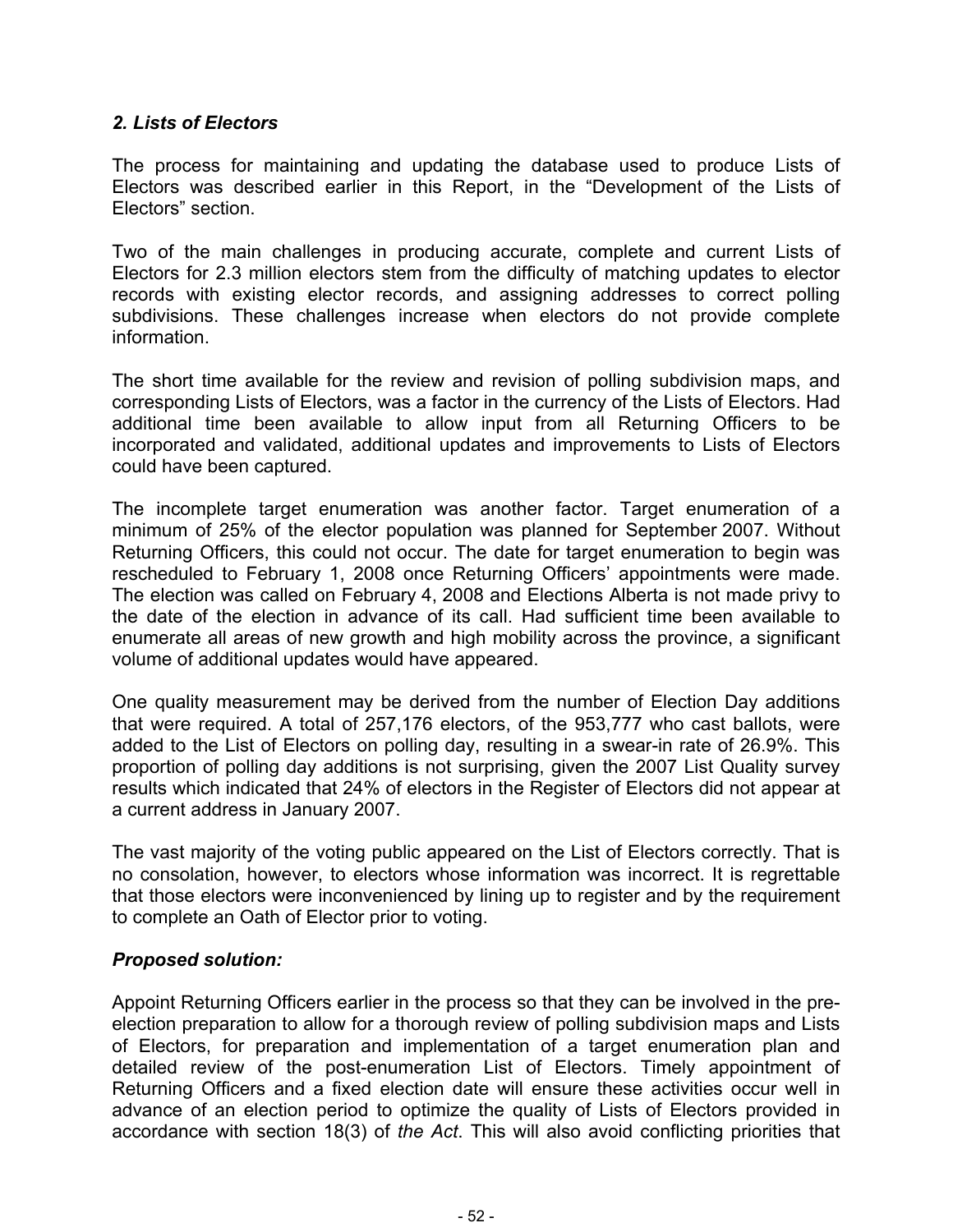arise within an election period when Returning Officers must conduct an enumeration at the same time that they are expected to complete a plethora of other important and necessary preparatory activities.

Recommendations for legislative amendments to the Returning Officer appointment process and election date selection, made in 2006, appear on pages 63 and 67, respectively.

In addition, legislative amendments to increase access to data necessary for effective Register of Electors management will allow for implementation of these solutions. The recommendations for various amendments to strengthen access provisions, made in 2006, appear on pages 71 through 73.

# *3. Line-ups at Polling Places*

Plans to prevent line-ups occur in advance of polling day. Returning Officers hire additional staff if they believe that specific polling places will be particularly busy or may experience an exceptionally high volume of polling day registrations. Returning Officers were encouraged to increase the number of registration officers assigned to polling places if target enumeration results fell below their expectations.

Incorrect and incomplete Lists of Electors contribute to polling day line-ups. Improving the quality of the Lists of Electors will reduce the number of polling day registrations and streamline the voting process overall.

One pair of election officers serves one polling subdivision (a fairly confined geographic area). Some line-ups are expected at the traditional peak times and will continue to occur as long as limited voting options exist.

With polling places opening at 9 a.m., most electors vote after work, so the hours between 5 p.m. and 7 p.m. are particularly busy. With restrictions on advance voting, the majority of electors have only one day to cast their ballots.

Another factor contributes to line-ups, as well. At every election, complaints are lodged when candidates arrange for transportation of large groups of electors to polling places. If all the electors live in the same polling subdivision, there will be a line-up while election officers assist each elector in turn.

That being said, research, based on 2008 survey results, revealed:

- 95% of voters were satisfied with the time it took at the polling station
- line-ups did not appear in non-voters' reasons for not voting

# *Proposed solutions:*

Appoint Returning Officers earlier in the process so that they can be involved in the pre-election preparations that are necessary to enhance the quality of Lists of Electors, as mentioned previously.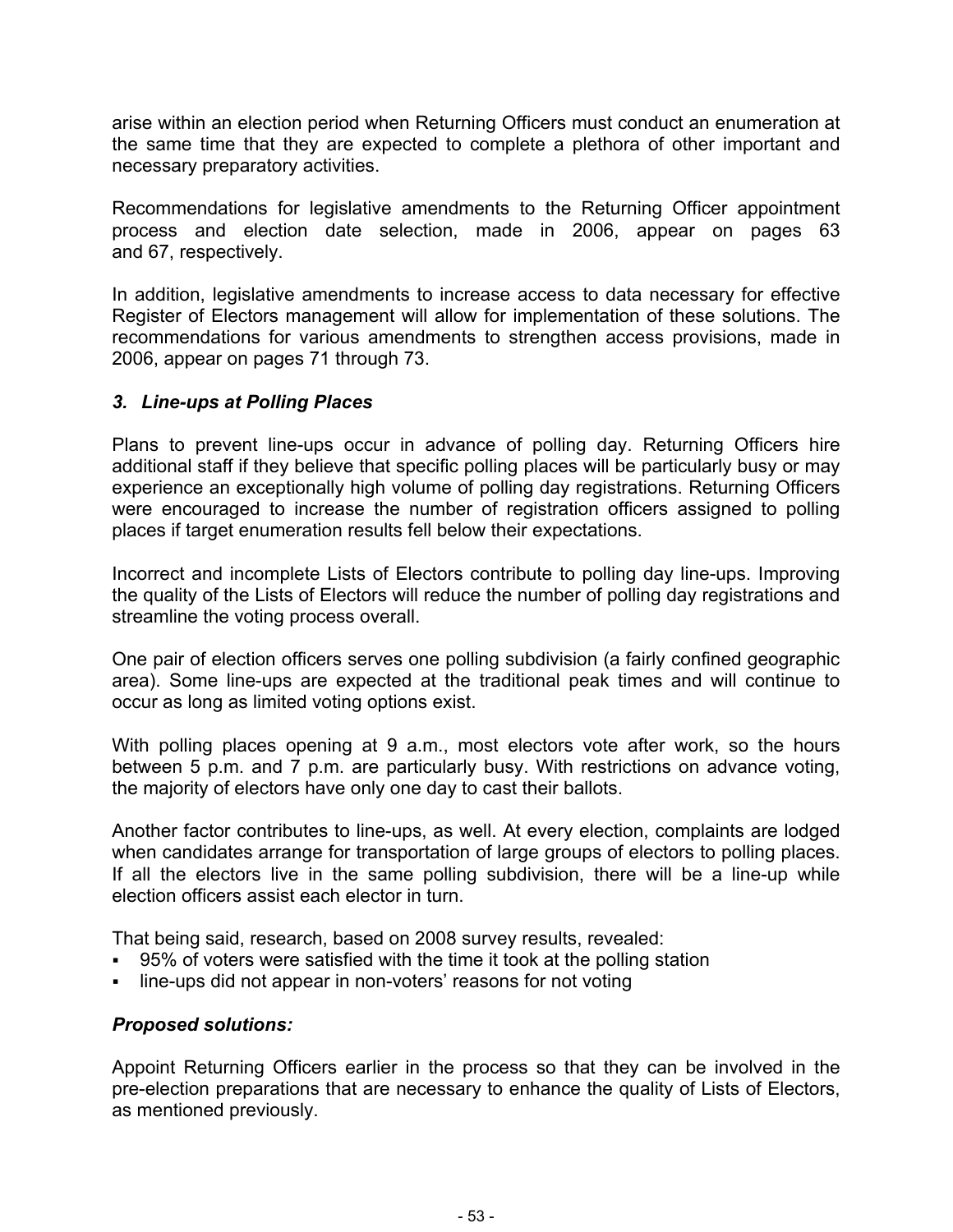Open polling places earlier in the day to encourage more electors to vote on their way to work. Remove advance voting restrictions to allow more electors to vote during the days in which advance polls are open. Increase the number of days of advance voting to provide electors with a broader range of voting options. These factors will help to distribute the voting traffic more evenly and reduce the volume of voters at peak times.

Forms for polling day registration will be refined to collect required data more efficiently. This will help to address other situations which cause line-ups to occur.

The recommendation for a legislative amendment to the Returning Officer appointment process, made in 2006, appears on page 63.

A recommendation for legislative amendment to increase the accessibility of voting by removing restrictions on advance voting, made in 2006, appears on page 80.

Additional recommendations to significantly increase voting options and reduce lineups, including "anywhere voting", extending the hours of voting, increasing the number of days of voting, and testing new voting technologies, appear on pages 104, 106, 107 and 115, respectively.

Further improvements will occur through implementation of the recommendations for streamlining the voting process through clarification of voter identification requirements and rules of residence, which appear on pages 108 and 109, respectively.

# *4. Locations of Returning Officers' Offices and Polling Places*

Returning Officers do not have permanent locations for office space. Possible options are explored once Returning Officers are appointed, within the context of pre-election preparation. Vacant premises cannot be leased until the election period is known, which occurs with the issuance of the writs of election. All Returning Officers located appropriate office space, in spite of the difficulties associated with securing a short-term lease at a time of very low vacancy rates. While space was not ideal in all cases, it was serviceable.

Polling place locations are similarly established once Returning Officers are appointed and the date of the election is known. One of the first tasks for Returning Officers in the early days of the election period is contacting managers of facilities that would serve as convenient polling place locations, to determine availability. A firm commitment for use of space must be obtained early in the election period to facilitate the publishing of polling place locations online, the mailing of where-to-vote cards and the advertising of locations in the newspaper. Again, possible options are explored within the context of pre-election preparation, if time permits.

Selection of convenient voting locations and returning office space must occur within very narrow time constraints. Returning Officers are expected to be in their offices by day 2 of the 28-day election calendar, and are expected to have polling places selected by day 5. These are two of the most challenging tasks of the many that comprise a Returning Officer's job. If a Returning Officer's first choice for either an office or polling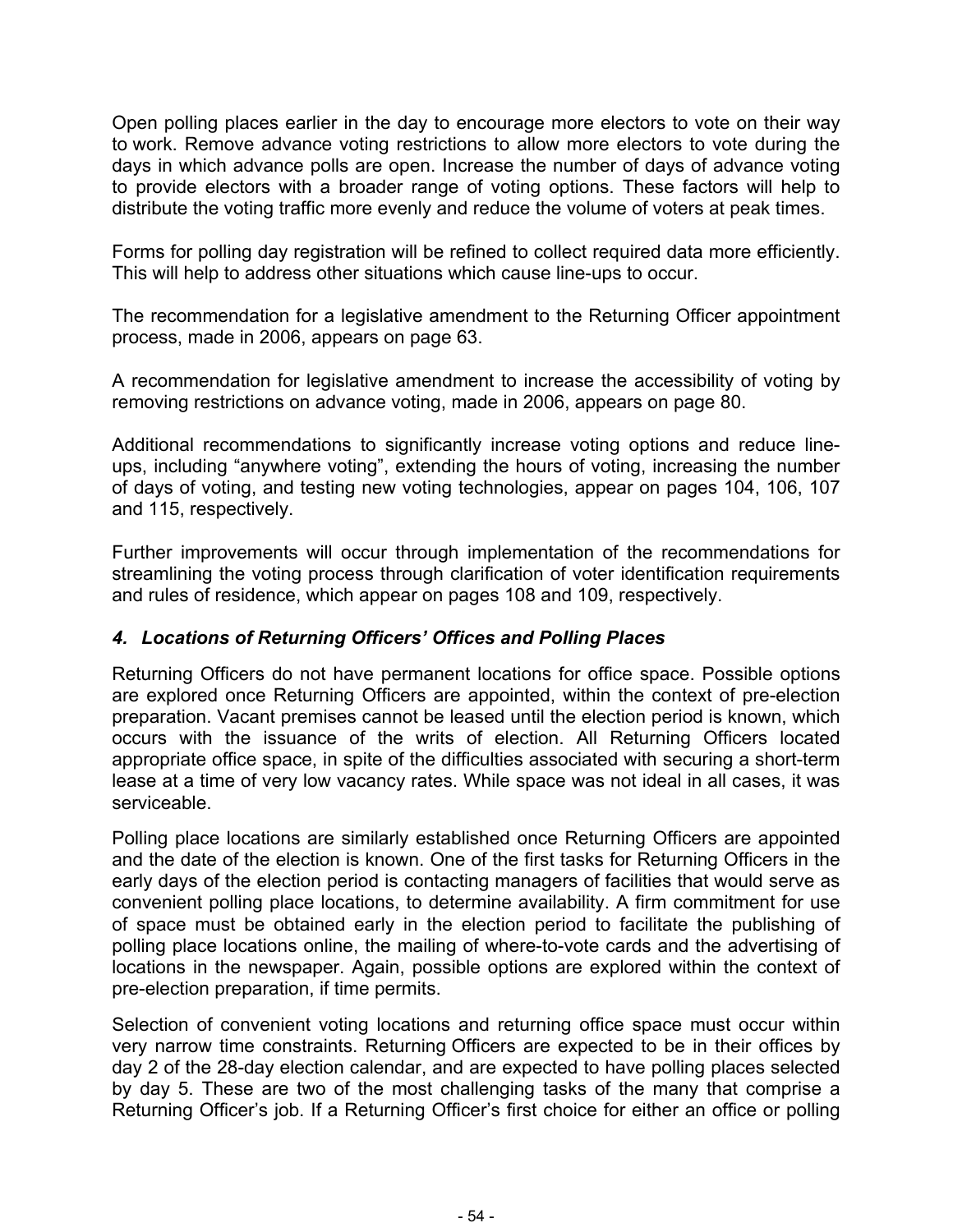place location cannot be confirmed within these timelines, the next best location must be selected from those available.

Returning Officers cannot commandeer facilities as polling places. The selection process requires cooperation of owners or custodians of the premises.

Schools are an excellent option for polling place locations. *The Act* specifically identifies schools for this purpose, because they are centrally located and are known to electors in the immediate area. School administrators have raised an increasing number of concerns over past years relating to conflicts with programming, security of students, risks posed by additional traffic and the impact on janitorial services. If this trend continues, the number of polling place options will be reduced and convenience to the electorate may be compromised.

Research, based on 2008 survey results, revealed:

- 96% of voters were satisfied with the convenience of their polling place location
- 1% of non-voters indicated that they did not vote because their polling place location was too far, or they had no transportation
- 2% of non-voters indicated that polling places that were closer, or easier to get to, would encourage them to vote

# *Proposed solution:*

Appoint Returning Officers earlier in the process so that they can be involved in the preelection preparations to allow for a thorough review of prospective office and polling place locations. A fixed election date will also allow Returning Officers to obtain firm commitments from facility managers well in advance to allow schools and other polling place locations to incorporate this requirement into their annual scheduling. In addition, amending the existing provision in *the Act* to ensure availability of schools as polling places will provide more options for locations that are convenient to the majority of electors.

Recommendations for legislative amendments to the Returning Officer appointment process and election date selection, made in 2006, appear on pages 63 and 67, respectively.

A recommendation for legislative amendment to ensure the use of schools as polling places appears on page 115.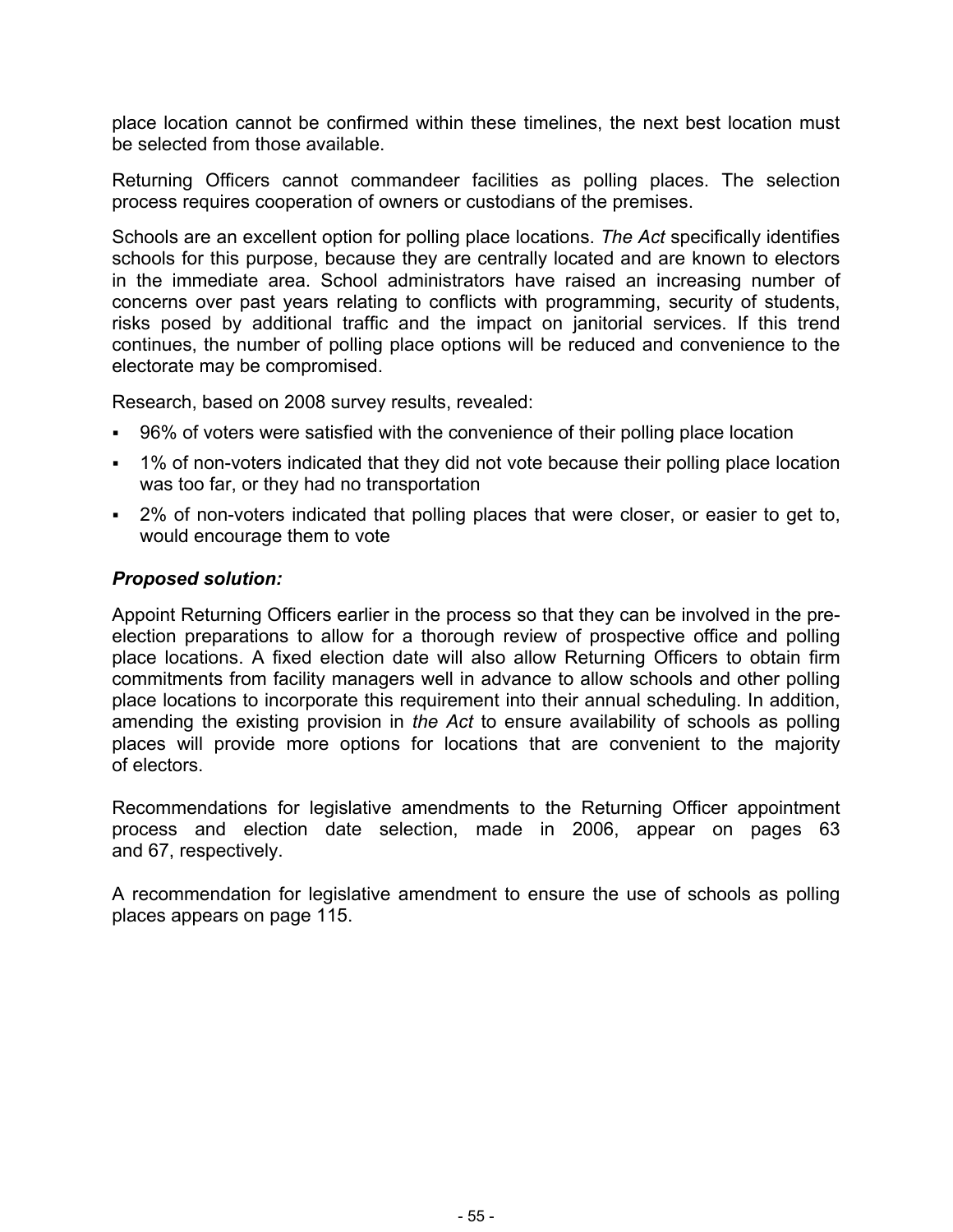# *5. Polling Places on University Campuses and Temporary Work Sites*

*The Act* requires that electors vote at their place of ordinary residence, in accordance with the following definition:

Ordinary residence is determined in accordance with the following rules:

- (a) a person can have only one place of ordinary residence;
- (b) a person's ordinary residence is the place where the person lives and sleeps and to which, when the person is absent from it, the person intends to return;
- (c) a student who
	- (i) is in attendance at an educational institution within or outside Alberta,
	- (ii) temporarily rents accommodation for the purpose of attending an educational institution, and
	- (iii) has family members who are ordinarily resident in Alberta and with whom the student ordinarily resides when not in attendance at an educational institution is deemed to reside with those family members;
- (d) when a person leaves Alberta with the intention of becoming ordinarily resident outside Alberta, the person's ordinary residence in Alberta ceases.

The elector's ordinary residence is the location in which he or she resides in the normal course of life. It is not a location that is temporarily acquired for a limited period of time, however long, for the purpose of working, attending a post-secondary institution, etc. In the case of students, particularly, a very specific definition is provided.

Residences associated with post-secondary institutions, and temporary work sites, are most often inhabited by people who are ordinarily resident elsewhere. Some maintain an ordinary residence out of province or out of country, and do not meet the voter eligibility requirements of *the Act*, even though they may study, work or visit in Alberta for a lengthy period of time. Polling places were not established in these locations because of the high proportion of electors who would be ineligible to vote, based on guidelines established in *the Act*. Instead, electors at these locations were provided with information which would allow them to vote by Special Ballot, if eligible.

Special Ballot information packages were sent to post-secondary institutions, trade unions and the Canadian Armed Forces early in the election period, to provide electors who were absent from their place of ordinary residence with an opportunity to vote in their own electoral division, as *the Act* requires. The Special Ballot, which is often used as a mail-in ballot, is requested from the Returning Officer by the elector, and must be returned by the close of polls on polling day. It provides a convenient method for electors who are away from home to vote, in accordance with the law, if it is not convenient for them to travel home for the advance polls or on polling day.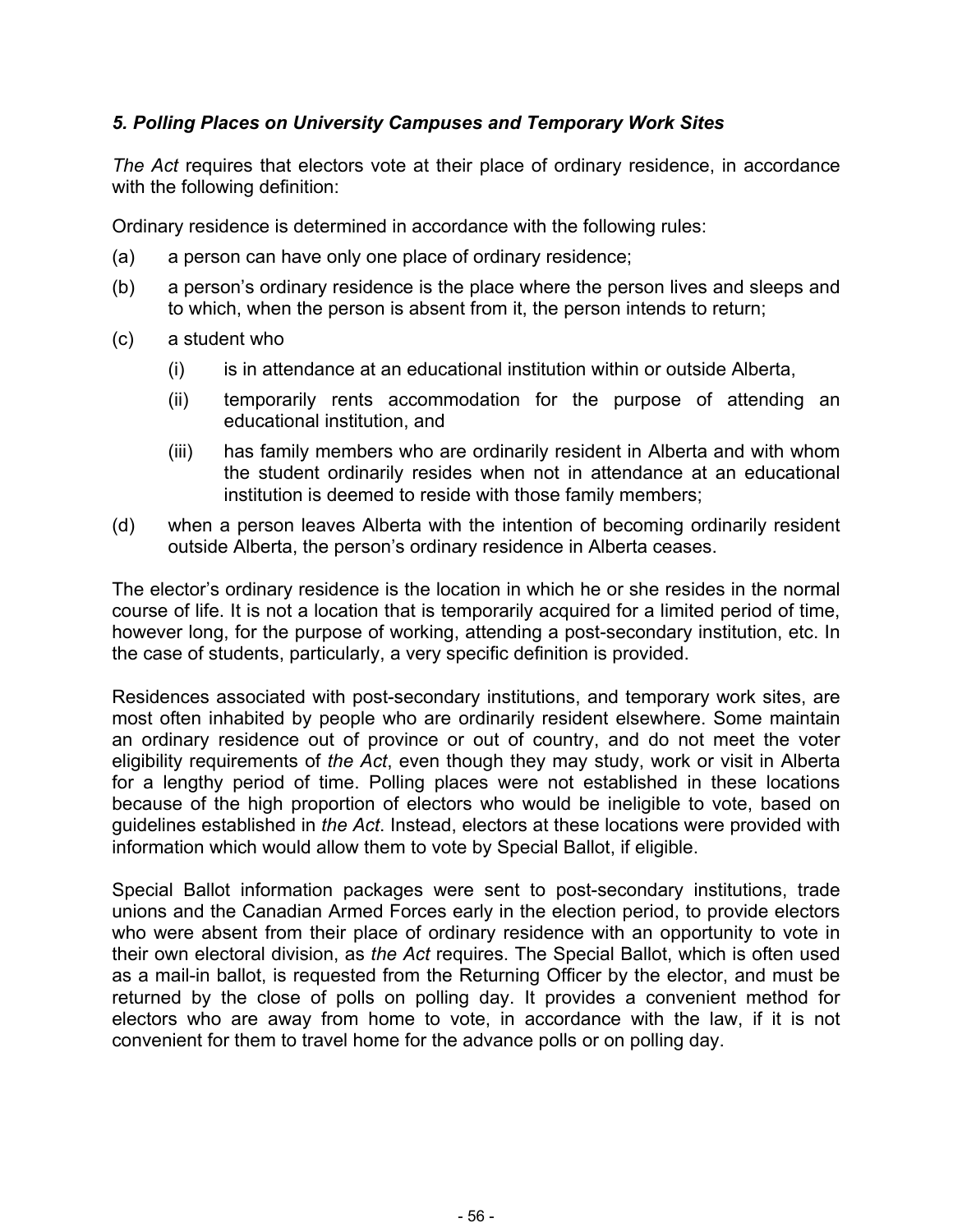Research, based on 2008 survey results, revealed:

 61% of non-voters indicated that they would be more likely to vote if they could vote at any polling station

# *Proposed solution:*

Establish a specific timeframe in which a person is deemed to attain ordinary residence status to eliminate the need for interpretation. Deem an Alberta resident who temporarily resides in a place in Alberta to allow him or her to attend an educational institution for 6 months or longer, or to pursue his or her ordinary occupation in a job that is expected to last for 6 months or longer, to be ordinarily resident in that location from the date the person begins to reside there.

Permit voting at any advance voting location, or any returning office, by Special Ballot. Permit the establishment of additional advance voting stations in high traffic areas and places where large numbers of electors are located such as large shopping malls, airports, work camps, and college campuses.

A recommendation for legislative amendment to clarify the rules of residency for voters appears on page 109.

A recommendation to increase the accessibility of voting by removing restrictions on advance voting, made in 2006, appears on page 80. A further recommendation to permit "anywhere voting" appears on page 104.

# *6. Campaign Signs Near Polling Places*

Concerns with campaign sign placement are raised frequently during every election period. Campaign signs near polling places raise the perception of political interference. The current prohibition on advertising prohibits placement of campaign advertisements in or on a building in which a polling place is located. There is no prohibition on advertising on the grounds of the polling place or on adjacent public property.

# *Proposed solution:*

Include distance limits for the placement of advertising near polling places and authorize election officers to remove advertising that contravenes the distance limits.

The recommendation for legislative amendment to restrict campaign signs near polling places, made in 2006, appears on page 77.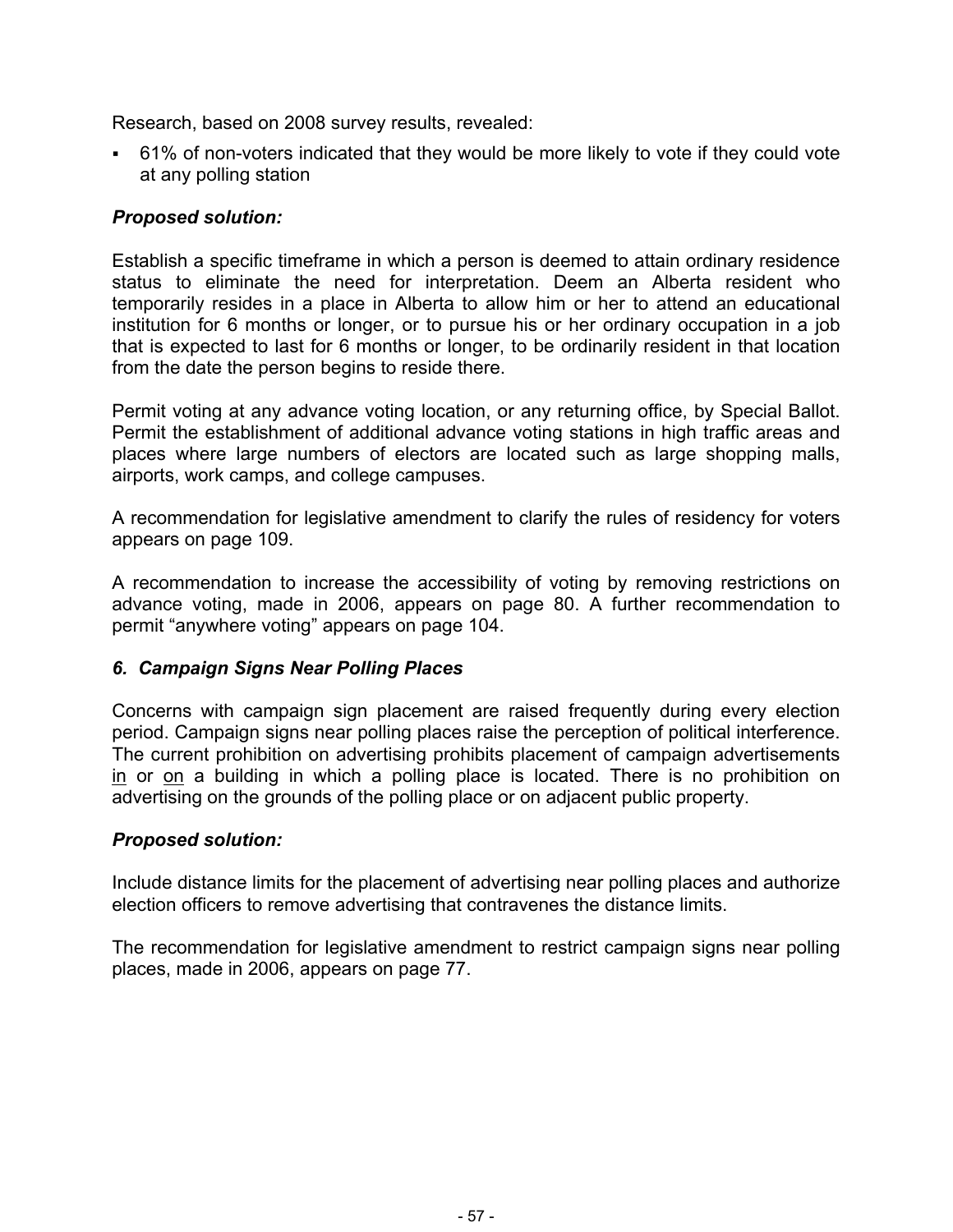# *7. Identification Requirements*

Identification requirements are often misunderstood by electors. Given that requirements vary between the provincial, federal and municipal elections, that is not surprising. It is unfortunate but also not surprising that, at times, election officers may even misinterpret the training provided to them; particularly given that people who work at elections often work at provincial, federal and municipal elections. This is not a criticism of the quality of their work, but a frustration that is often shared by election officers.

Provincial legislation directs that electors who are on the List of Electors do not have to provide identification, while electors who are not on the List of Electors must provide two pieces of identification that are acceptable to the deputy returning officer at the polling station. Electors do not have to produce photo identification, nor do they have to prove Canadian citizenship, age, address or six-month residency.

There are different views regarding the types of identification that should be required. *The Act* tries to strike a balance between accommodating those who do not carry typical identification, or any identification, while still maintaining the integrity of the process. In the debate, it is important to remember that the voting system is, in many ways, honourbased. People who provide elector information to an enumerator, at their home, do not have to prove the identity or eligibility of the electors they add to the List of Electors. People who vote by Special Ballot currently do not have to provide identification when they request a Special Ballot.

The current system is basically self-policing. Electors vote in the community in which they live. Returning Officers attempt to hire election officers from within the community, and scrutineers often volunteer in their own communities. This familiarity is a powerful deterrent to someone who may consider voting fraudulently. If a voter's eligibility is questioned by an election officer or scrutineer, in good faith, the elector must complete an oath confirming eligibility, and provide two pieces of identification, even if their name appears on the List of Electors.

# *Proposed solution:*

A person who is required to establish his or her identity should be required to do so by providing one official document issued by a federal, provincial or municipal government that contains the person's name and photograph or at least two documents that provide evidence of the person's identity satisfactory to the election officer. If none of the documents provided to establish a person's identity contains a current address, the person should be required to make a signed declaration as to his or her current address. Special Ballot applicants should be required to provide the same identification as other voters.

A recommendation for legislative amendment to identification requirements appears on page 108. In addition, a recommendation for legislative amendment to Special Ballot identification requirements, made in 2006, appears on page 78.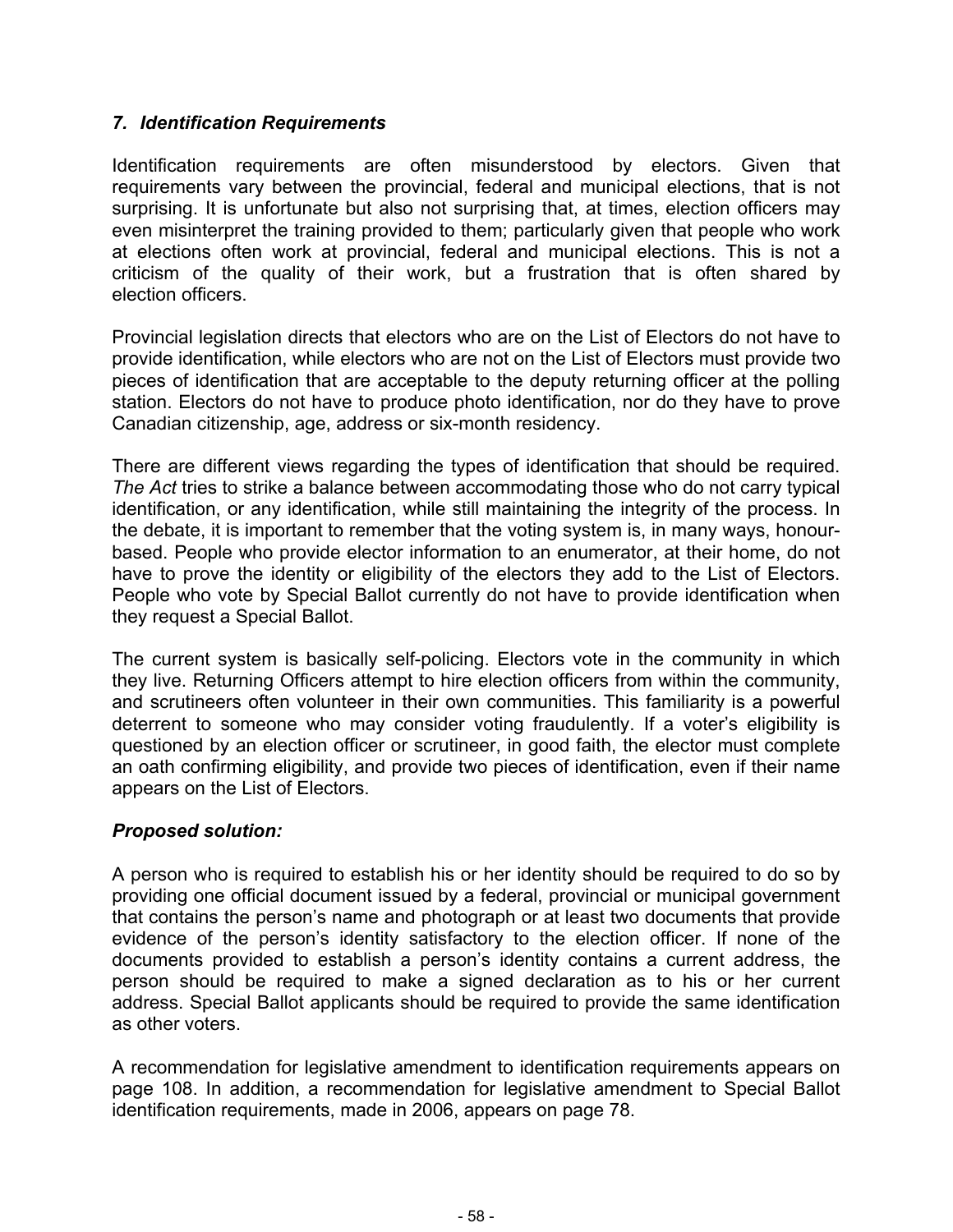# *8. Information Regarding Where to Vote*

During the past election, electors had more options than ever before to obtain information on where to vote. The "Communications Strategy" section presented these options in detail, which included:

- **Two direct mailings to residences**
- Website with "Where Do I Vote?" search function
- Website with "Am I Registered To Vote?" search function
- Radio and television advertising
- **Expanded call centre and email support**
- Newspaper advertisements and inserts

The majority of electors were well served by these resources. Some margin of error is likely to appear in a database used to direct 2.3 million electors to one of 6,106 polling stations established only weeks before. For this reason, communication pieces provided contact information for Elections Alberta or local Returning Officers, so electors could verify information if they had any doubt about where they were to vote.

A single database was used to produce Lists of Electors, create customized voter cards, provide online information, and supply call centre operators with information for callers. This allows for efficient updating of all resources and ensures consistency. The data was verified through a manual review process performed by Returning Officers, within the tight time lines mentioned previously.

Voter information cards, which were distributed for the first time during this election, were well received by electors. This is not surprising, given that direct delivery to their homes was the preference most often expressed in response to a 2007 voter survey question. In fact, 84% of electors stated that having information sent to their homes was the best means of communication.

The website has become a popular source of polling place information since its launch during the 2004 general election. Although only 5% of the 2008 survey respondents indicated that they received their information on where to vote via the website, other information sources, such as political parties, use the online resources to provide direction to electors.

Regrettably, website users experienced a disruption in service on polling day starting at 9:00 a.m. It affected both public users and call centre operators. The primary reason for the slower response time experienced by users was data input occurring in returning offices, which placed additional, unexpected demands on the system. It quickly became apparent that the data input was affecting access to the "Where Do I Vote?" and "Am I Registered To Vote?" search functions.

To alleviate the problem, data input was immediately disabled. As a safety measure, public access to "Where Do I Vote?" and "Am I Registered To Vote?" were disabled just prior to 10:30 a.m. in order to ensure maximum performance for call centre operators.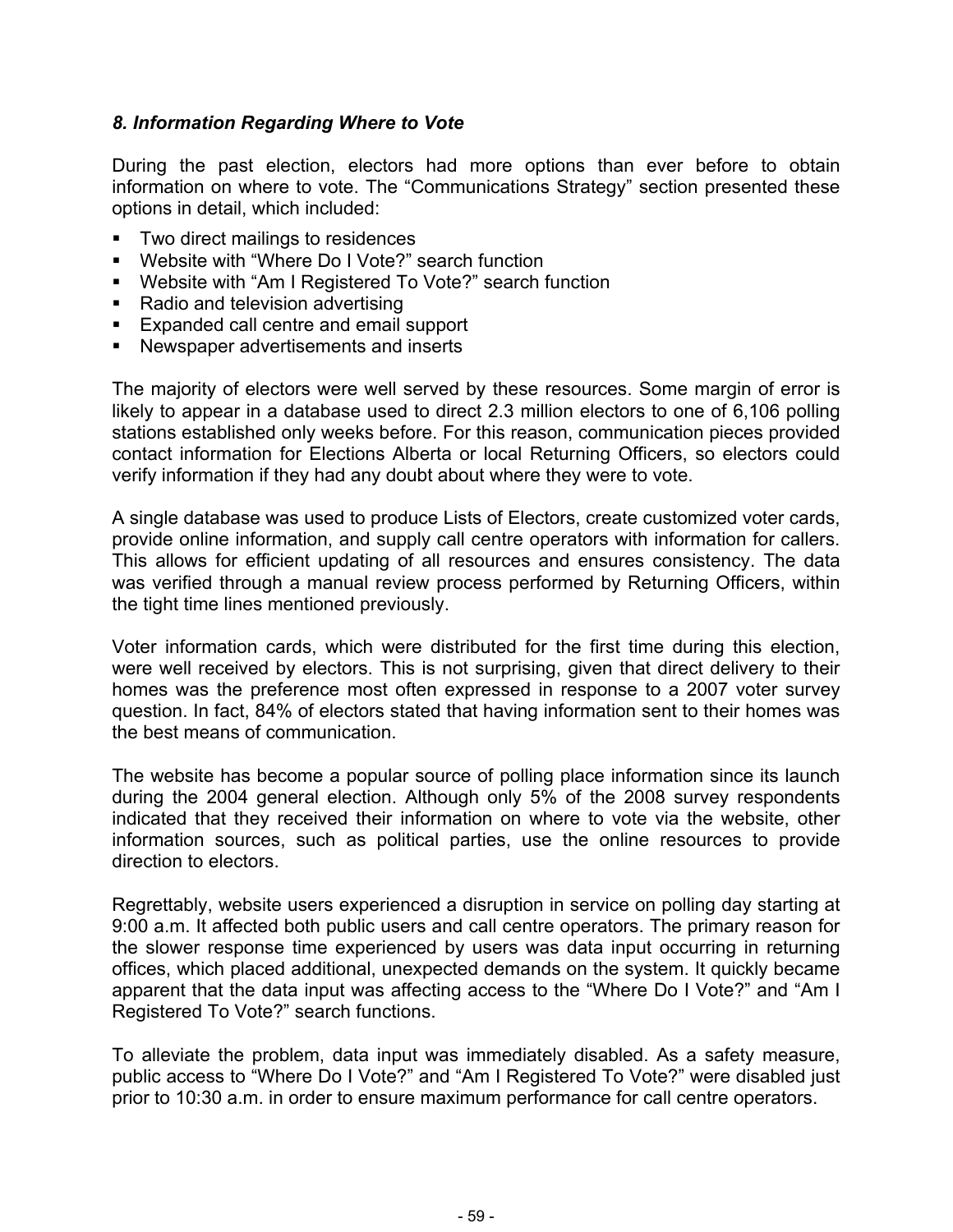By 10:30 a.m. the system had been stabilized and call centre operators were fully operational. Target performance levels had been reinstated, so the "Where Do I Vote?" search function was restored and accessible to the general public just before noon. The "Am I Registered To Vote?" search function was restored an hour after that.

While this service disruption was inconvenient, it is important to note that back-up resources were in place to supply information to users. Callers were directed to Returning Officers who provided polling place information from maps or Lists of Electors. Although this is not as efficient as the online search function, it is a viable back-up and was, in fact, the primary method of information dissemination prior to 2004.

A concern was raised by electors who went to vote at the polling place they used at a previous election, only to be frustrated to find that it was not their assigned polling place for the 2008 election. Unfortunately, it is not always possible to obtain the same polling places used in previous provincial elections, and not always practical to use polling places established for municipal and federal elections, given the difference in voting boundaries.

As in all elections, difficulties occurred for electors who attempted to get information late on polling day. At peak times on polling day, electors who telephone or email experience a longer wait than those who obtain information earlier in the election period. The Voter Information Centre was doubled in size for this election and additional resources will be added in the future to address this concern.

In addition to other types of information, polling place maps were available in all polling places. Electors who found themselves at the wrong polling place were able to determine their assigned location by locating their residence on the posted maps and checking the polling place information held by the senior election officer. Contact information for Elections Alberta and the local Returning Officer was available at all polling places to provide assistance to electors who could not be served using the onsite resources. Electors who arrived at the wrong polling place were to be redirected to their assigned polling place. This process will be reinforced through more thorough training on our part.

Research, based on 2008 survey results, revealed that only 2% of respondents identified errors on the voter cards mailed to them. In addition, the research revealed that 88% of voters were satisfied with the availability of voting information.

# *Proposed solutions:*

Appointing Returning Officers earlier in the process so that they can be involved in the pre-election preparations that are necessary to enhance the quality of Lists of Electors, as mentioned previously, will subsequently improve the quality of all resources used to provide polling place information. A fixed election date will allow for development and verification of all where-to-vote information and means of communication well in advance of polling day.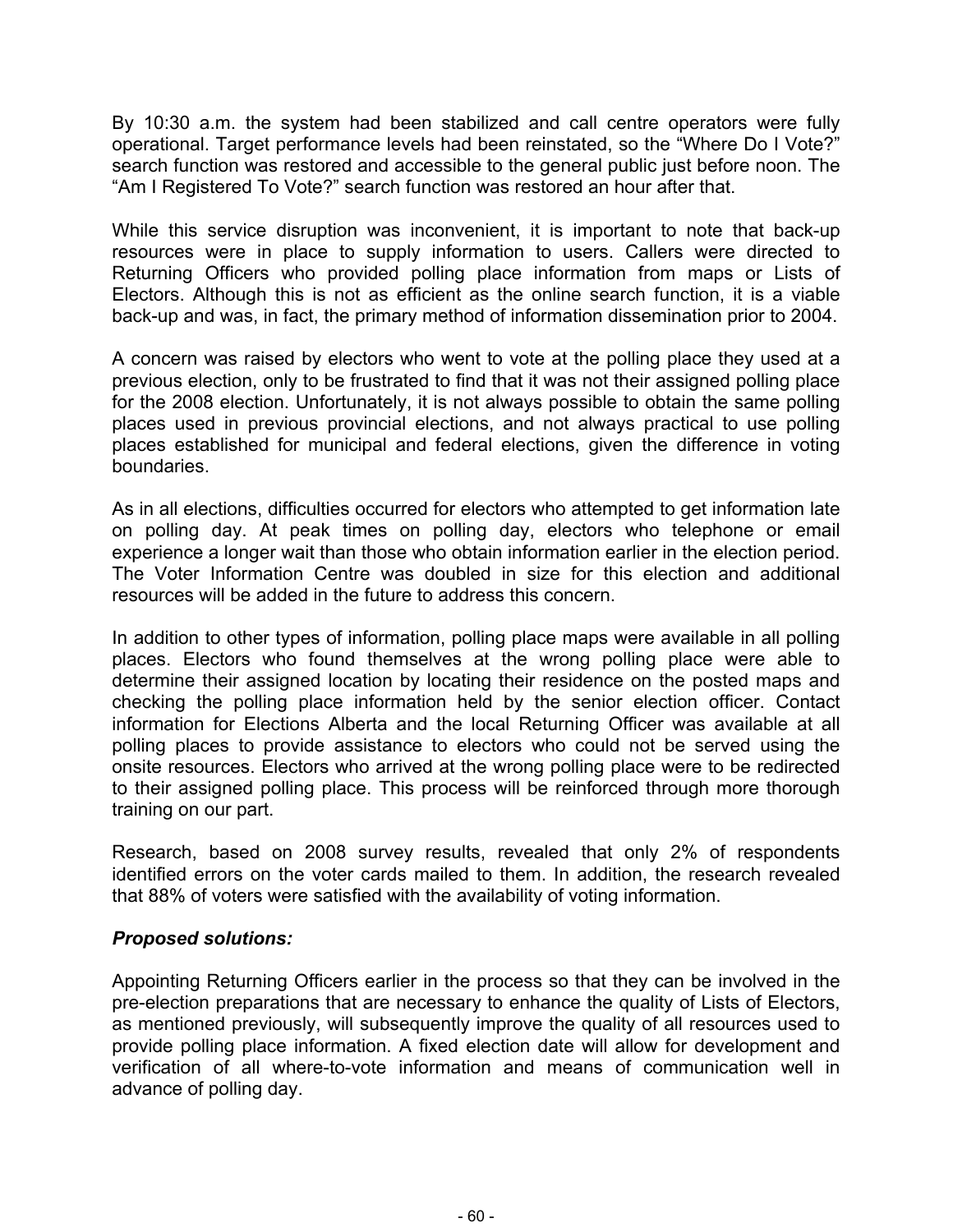Implementation of a geographic information system (GIS) will ensure that electors' addresses are assigned to the correct polling place. The GIS link to the address database will ensure that individual addresses receive customized cards directing them to the assigned polling place.

Additional advance load testing of the Elections Alberta website will occur to ensure reliability. Further expansion of stand-alone server capacity and server redundancy will occur to accommodate anticipated volumes. Manual backups for all computerized functions will be in place and will be tested by Returning Officers, as part of the preelection preparation.

Elections Alberta will examine and continue to expand methods to convey key messages and where-to-vote information effectively. All resources will undergo a rigorous assessment of their effectiveness in providing necessary information in a clear and concise manner.

Recommendations for legislative amendments to the Returning Officer appointment process and election date selection, made in 2006, appear on pages 63 and 67, respectively.

In addition, recommendations to increase access to necessary data for effective management of the Register of Electors will improve the quality of Lists of Electors. The recommendations for various amendments to strengthen access provisions, made in 2006, appear on pages 71 through 73.

Recommendations for legislative amendments to remove the restrictions on advance voting and implement "anywhere voting" appear on pages 80 and 104, respectively. Voters' options will expand beyond a single polling place.

Recommendations for legislative amendments to extend the hours of voting and increase the number of days of voting appear on pages 106 and 107, respectively. Implementation of the recommendations will expand the timeframe that voters are likely to request information and will distribute the website and telephone inquiries more evenly, to facilitate consistently efficient service on all voting days.

# *9. Special Ballots not Received on Time to be Counted*

There were cases in which Special Ballots were requested by electors, but were not completed and returned to the Returning Officer by the close of polls on polling day. In this situation, the ballots are deemed rejected, in accordance with *the Act*.

Requests received early in the election period are more likely to reach their destinations on time. In some cases, electors sent their completed Special Ballots by courier to ensure their timely return.

It has been suggested that Elections Alberta maintain a Special Ballot voters register. Without a fixed election date, it is not practical to maintain Special Ballot requests between elections. If the date of the election was known in advance, electors could